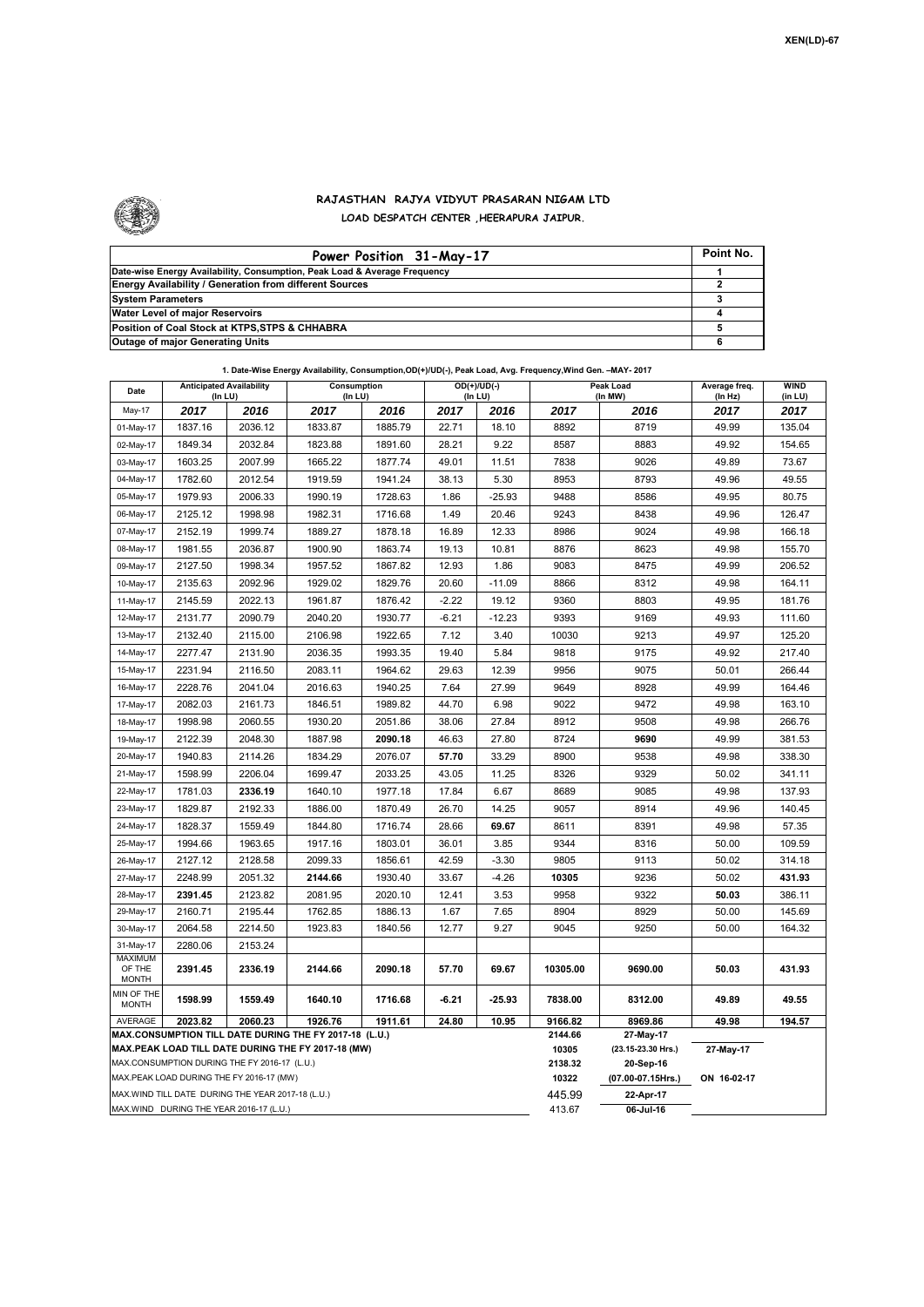## **Prior assessment of Avail. For next Day Prior assessment of Avail. Actual Energy Received 1** KTPS (1240/1240) 258.00 262.00 233.53 **2** STPS (1500/1500)<br> **3** DHOI PUR GAS CCPP (330/330)<br> **1000** 000 000 000 000 000 **3** DHOLPUR GAS CCPP (330/330) **4** RAMGARH (273.5/273.5) 42.00 42.00 39.34<br> **5** RAPP-A(200/200) 38.00 38.00 39.79 **5** RAPP-A(200/200) **38.00** 38.00 38.00 **38.00 6** MAHI (140/140) 0.00 0.00 0.00 **7** CHAMBAL (RPS+JS) (135.5/271) 0.00 0.00 0.00 0.00 **8** GIRAL LIGNITE (250/250) 0.00 0.00 0.00 0.00<br> **9** CHHABRA TPS 1000/1000) 0.00 162.00 108.00 93.98 **9** CHHABRA TPS 1000/1000) **10** ADANI (TPS) + KALISINDH (TPS) (1200+1200/1320+1200) 564.00 564.00 491.94 **11** WIND FARM (3980.40/4119.15)  $\qquad$  350.00 120.00 164.32 12 SOLAR POWER(737.70/1295.70) 0.00 0.00 0.00 0.00 **13** CAPTIVE POWER PLANTS 0.00 0.00 0.00 0.00 **14** REGIONAL (INTRA STATE) O.A.(VLTPS) 0.00 0.00 0.00 0.00 0.00 15 OPEN ACCESS -63.50 -67.51 -67.51<br>16 BIOMASS – (101.95/119.25) -6.00 6.00 6.00 6.05 **BIOMASS – (101.95/119.25) 17** BARSINGHSAR LTPS(250/250) 26.00 26.00 25.17 **18** RAJWEST (1080/1080) 200.00 201.00 201.00 159.16 **TOTAL (A) : 1-18 1637.50 1354.49 1231.85 19** BBMB COMPLEX a) BHAKRA(230.79/1516.3) 20.58 20.15 19.99<br>b) DEHAR (198/990) 23.20 23.20 23.20 23.20 b) DEHAR (198/ 990) c) PONG (231.66/396) 18.68 18.68 16.71 17.47 **TOTAL : a TO c** 62.46 60.06 60.06 60.66 **20** CENTRAL STATIONS d) SINGRAULI (300/2000) 70.63 79.78 72.82<br>e) RIHAND (310.24/3000) 92.63 94.83 92.72  $(310.24/3000)$ f) 0.00 2.04 0.91 g) UNCHAHAR-II& III(61/630) 1.13 5.91 3.40 h) INDIRA GANDHI STPS(JHAJHAR) 0.00/1500) 0.00 0.00 0.00 0.00 0.00 0.00 i)  $NCTPS$  DADRI St-II ( 43.22/980) + DADRI-TH  $\vert$  0.35 4.59 4.59 3.75 j)|DADRI GAS (77/830) 2.05 0.07 1.24<br>k)|ANTA (83.07/419) 0.00 0.00 0.00 k) ANTA (83 07/419) 0 00 0 00 0 00 **(In LU) S.No. Sources Available to Rajasthan / Installed Capacity as on 30.09.2016 (In MW) 30-May-17** ANTA (83.07/419)0.000.000.00l) AURAIYA (61.03/663) 0.00 0.11 0.11 m) NAPP (44/440) 9.10 9.36 9.36 n) RAPP-B (125/440) 30.32 30.32 30.32 o) RAPP-C (88/440) 20.00 20.00 20.00 p) SALAL (20.36/690) 4.74 4.26 4.15<br>q) URI (70.37/720) 4.6.66 q) URI (70.37/720) 16.73 16.73 16.66 r) TANAKPUR (10.86/94) 0.92 0.90 1.01<br>s) CHAMERA – (105.84/540) 25.12 25.12 25.12 25.12  $\overline{s}$ ) CHAMERA –I (105.84/540) t) CHAMERA-II (29.01/300) 6.98 6.47 6.98 u) CHAMERA-III (25.21/231) 6.05 6.07 6.07 v) DHAULIGANGA (27/280)  $\overline{3.33}$  3.33 3.56 2.98 w) DULHASTI (42.42/390) 10.11 10.11 10.11 10.11 10.11 10.11 x) SEWA (13/120) 1.90 2.17 2.17 y) NJPC (112.00/1500)+RAMPUR(31.808/412.02) z) TEHRI (75/1000) 5.93 5.93 5.93 aa) KOTESHWR (33.44/400) + PARBATI3 (56.73/520) ab) TALA 1.19 1.04 1.04 ac) MUNDRA UMPP (380/4000)  $\begin{array}{|l} \hline \text{a.34.13} \end{array}$  36.24 36.24 ad) SASAN **(372/3960)** 48.63 70.57 64.76<br>ae) FRKKA+KHLGN+TLCHR (70.18/3940) 48.63 46.73 20.65 10.59 ae) FRKKA+KHLGN+TLCHR (70.18/3940) af) URS POWER(DADRI TH-I) 0.00 0.00 0.00 TOTAL SCHEDULE(a TO af) 522.44 571.36 546.07 LOSSES -12.93 -14.95 -19.79 NET SCHEDULED **509.52 556.41 526.29 21** BILATERAL (REG.) EXCL. BANKING 24.21 24.21 24.21 **22** BANKING 0.00 0.00 0.00 **23** BILATERAL(INTER-REG.). EXCLUDING (ISOA & BANKING) 62.34 51.41 62.48 **24** INTER STATE OPEN ACCESS (BILATERAL+IEX) 63.50 67.51 67.51 **25** INDIAN ENERGY EXCHANGE -17.00 -1.27 -1.27 -1.27 **TOTAL(B): (19 TO 25) 642.56 710.08 679.21** TOTAL GENERATION (A +B) : 1 TO 25 **1911.06**<br>
OVER DRAWAL (+)/UNDER DRAWAL (-) 12.77 OVER DRAWAL (+)/UNDER DRAWAL (-) **GRAND TOTAL 2280.06 2064.58 1923.83** LAST YEAR *2153.24 2214.50 1840.56*

## **2.Anticipated Availability/Generation From Different Sources**